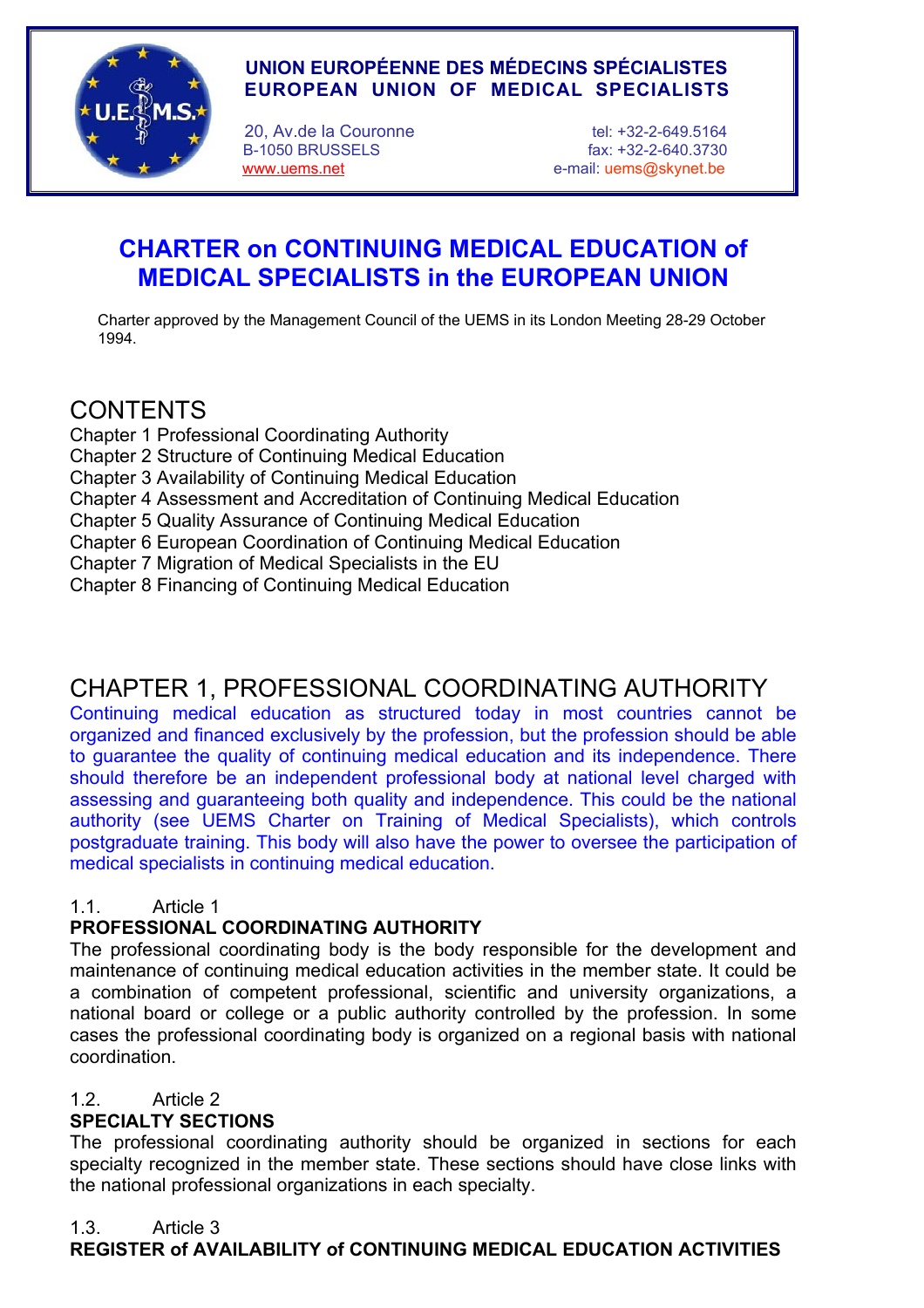The professional coordinating authority or its delegate should keep a register of continuing medical education activities both in the country and abroad.

# 1.4. Article 4

# **REGISTER of MEDICAL SPECIALISTS**

The professional coordinating authority or its delegate is responsible for keeping a register at national level of practicing medical specialists with details of their specialty, additional qualifications and other relevant matters. This register should be equivalent to the register, which is kept by the national authority for other purposes.

## 1.5. Article 5

#### **CREDITING of CONTINUING MEDICAL EDUCATION ACTIVITIES**

A system of credits should be developed by the professional coordinating authority (or its specialist sections) to express the professional value of continuing medical education activities. Each activity should be credited with a certain score, which can be awarded to the participating specialist.

#### 1.6. Article 6

## **CREDITING of CONTINUING MEDICAL EDUCATION ACTIVITIES**

The professional coordinating authority or its delegate should be able to link data from continuing medical education activities to individual specialists.

## 1.7. Article 7

#### **APPEAL BODY**

The professional coordinating authority in each member state should set up an appeal body, consisting of independent individuals from different origins in the field of continuing medical education, to settle differences of opinion between participants.

## 1.8. Article 8

## **ANNUAL REPORT**

The professional coordinating authority or its delegate should publish an annual report setting out all continuing medical education activities in the previous year in the state concerned, together with the attendance of specialists. Detailed data should be made available as required.

# CHAPTER 2, STRUCTURE of CONTINUING MEDICAL EDUCATION

The range of continuing medical education activities available in the member states (or if necessary internationally) should cover all current and important subjects in the specialty concerned within a reasonable time span. Only in this way can the individual specialist be offered a choice of subjects appropriate for his/her needs, in order to continue practicing his/her specialty at an optimal level. The professional coordinating authority should have powers to influence the composition of continuing medical education activities.

#### 2.1. Article 1

## **DIVERSITY of CONTINUING MEDICAL EDUCATION**

The programs, both theoretical and practical, offered nationally or, if necessary, internationally, should be varied and wide-ranging, so that each practitioner is able to choose freely what he/she needs to improve his/her professional activity. Continuing medical education programs should cover the whole field of any one specialty within a reasonable time span. The professional coordinating authority should initiate courses when appropriate.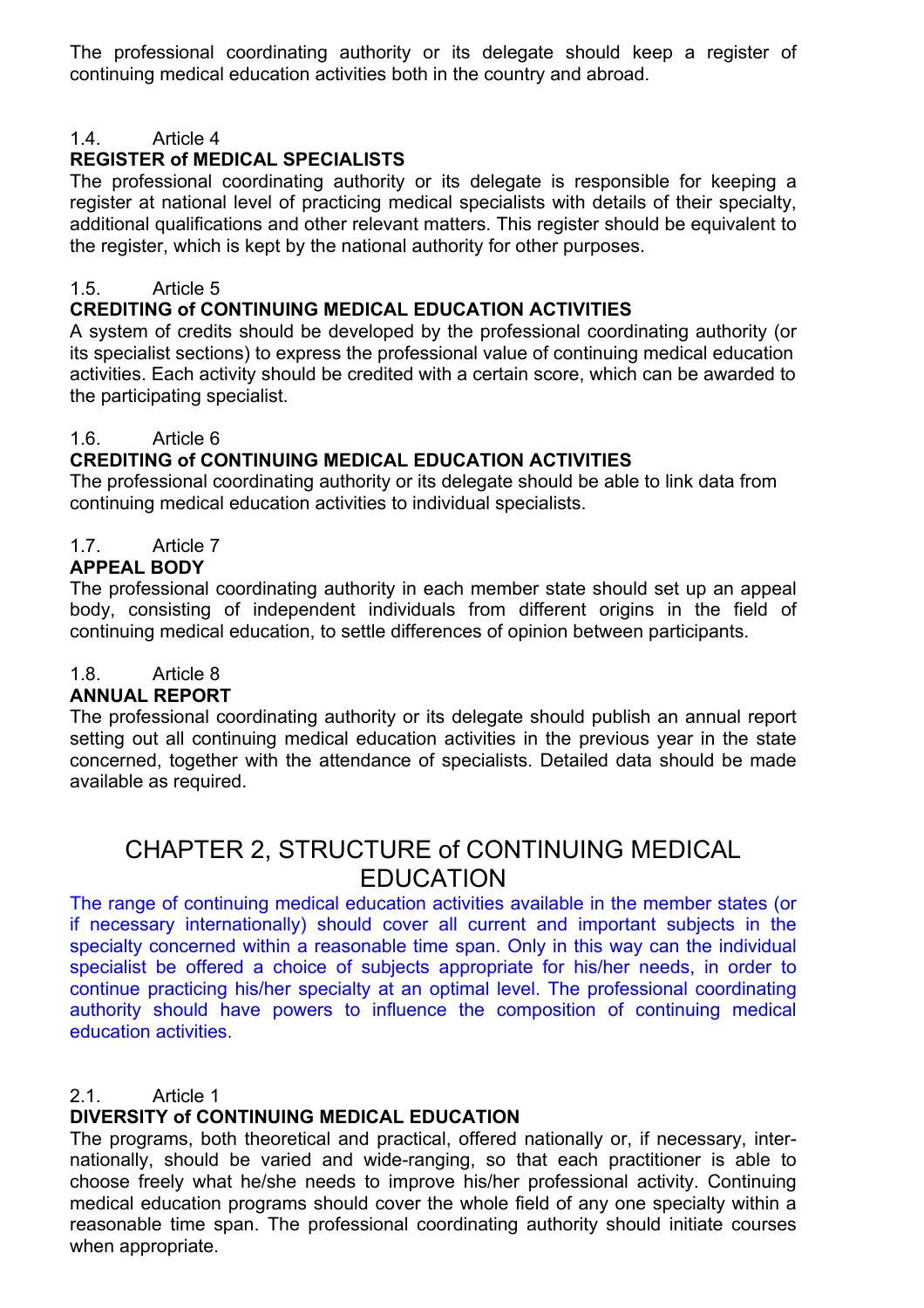## 2.2. Article 2.

#### **VOLUME of CONTINUING MEDICAL EDUCATION**

The volume of activities should be sufficient to ensure that all specialists have the opportunity to keep their professional standard up to date.

#### 2.3. Article 3

#### **INTERNATIONAL EXCHANGE**

International exchange of continuing medical education programs should be encouraged.

# CHAPTER 3, AVAILABILITY of CONTINUING MEDICAL EDUCATION

"Continuing medical education should remain an ethical obligation subject to the disciplinary authority of the profession itself. Continuing medical education should be both an individual and also a collective obligation of the profession; in order to promote and make it effective, each member state must provide the means of making continuing medical education available to all physicians" (Resolution EU Advisory Committee on Medical Training, 1993).

## 3.1. Article 1

# **SPECIALISTS in PRIVATE PRACTICE**

The medical specialist in private practice should ensure that he/she is able to participa te in continuing medical education activities appropriate for the type of practice he/she is engaged in. The specialist should be prepared to meet the expenses associated with continuing medical education out of the revenue of his/her practice. The remuneration received should include provision for continuing medical education activities. The specialist should enjoy tax remissions for continuing medical education expenses.

#### 3.2. Article 2

## **SPECIALISTS in SALARIED POSTS**

The medical specialist in a salaried post should be provided by his/her employer with study leave and the means of participating in continuing medical education appropriate to his/her type of practice. Adequate compensation for participation in continuing medical education activities should be laid down in the employment contract. The specialist should enjoy tax remissions for private continuing medical education expenses.

# 3.3. Article 3

## **LANGUAGE**

The medical specialist should have sufficient linguistic ability to study international literature and to participate in international continuing medical education programs.

# CHAPTER 4, ASSESSMENT and ACCREDITATION of CONTINUING MEDICAL EDUCATION

Assessment of continuing medical education should follow standard conditions: - It must be expressed in interpretable results,

- It must be reliable,

- It must be valid,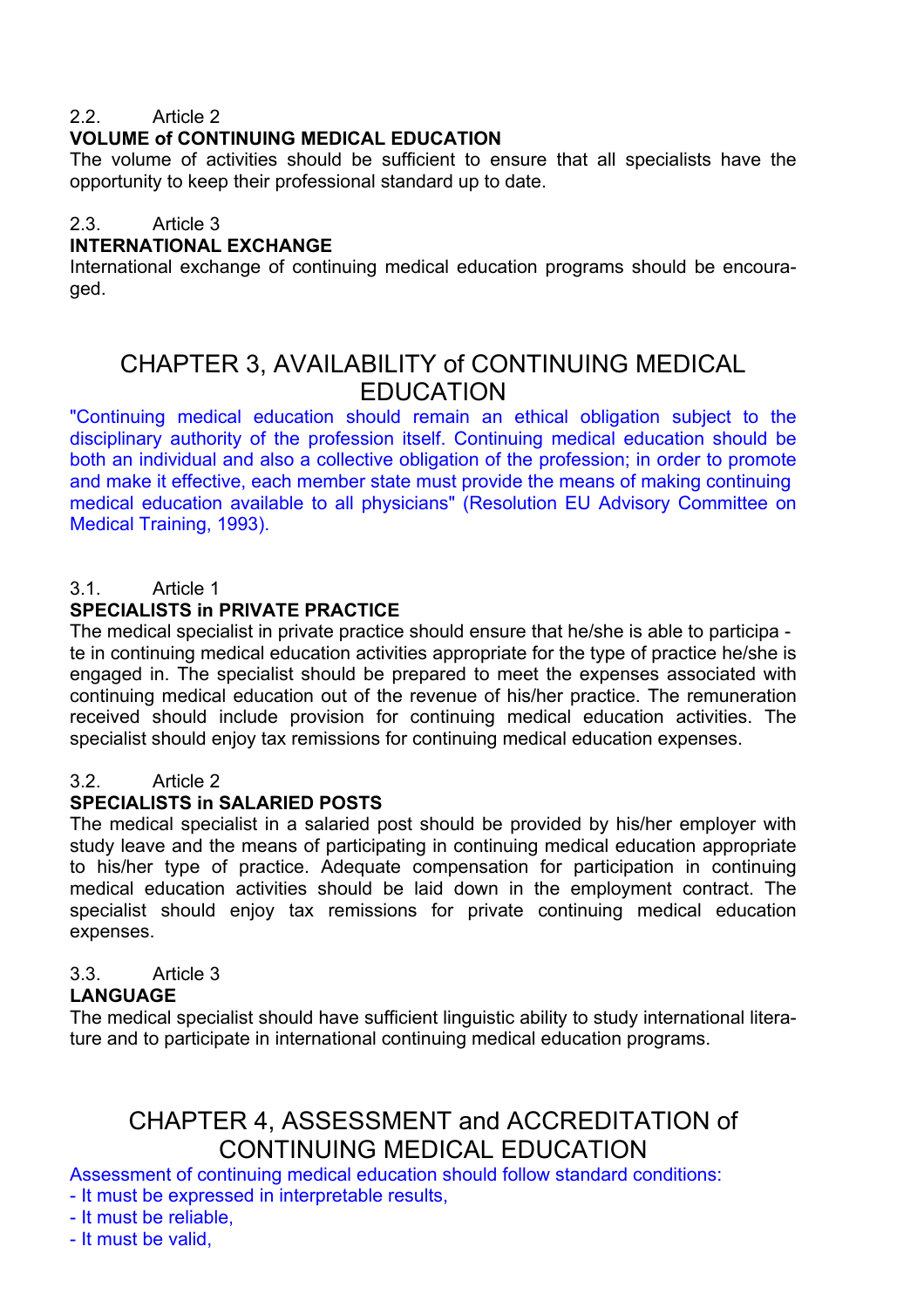#### - It must be widespread,

- It must be comparable.

# 4.1. Article 1

## **PEER REVIEW**

Assessment and accreditation of continuing medical education activities of individual specialists should be performed by members of the medical profession.

# 4.2. Article 2

# **AWARDING of CREDITS**

The professional coordinating authority/specialist sections, together with the national professional organizations in each specialty should award each continuing medical education activity with a certain value, which can be awarded to the specialist taking part.

A system of accreditation of continuing medical education should be developed based on:

- Credits awarded to recognized continuing medical education courses and meetings
- Inspection of documents relating to the programs of training courses,
- Declarations of teachers concerning training in technical (surgical) procedures,
- Inspection of certificates and proof of payment for continuing medical education ac tivities

#### 4.3. Article 3 **ACCREDITATION**

The professional coordinating authority/specialist sections, together with the national professional organizations in each specialty, determine the level of continuing medical education which the individual specialist should meet within a certain time span. A specialist who does not meet the set requirements should receive counseling from the professional coordinating authority.

# 4.4. Article 4

## **ASSESSMENT**

The professional coordinating authority, together with the national professional organizations in each specialty, should develop a system of assessment of the performance of individual specialists. Self-assessment should be promoted and encouraged.

Programs in this field should be developed.

(For instance in internal medicine the MKSAP (Medical Knowledge Self-Assessment Program) of the American College of Physicians, Independence Mall West, Sixth Street at Race, Philadelphia PA 19106-1572. Self Assessment/Study Guide, Head and Neck Surgery-Otolaryngology, Byron J. Bailey,J.B. Lippincott Company, 227 East Washington Square, Philadelphia PA 19106-3780. MOCOMP (Maintenance of Competenc Program) Royal College of Physicians and Surgeons of Canada, Ottawa)

## 4.5. Article 5

# **ASSESSMENT of TEACHERS**

Generally respected peers carry out continuing medical education. The teachers should have the possibility to undergo an assessment of the quality of the education they produce.

# 4.6. Article 6

# **VOLUNTARINESS**

Continuing medical education is a moral and an ethical obligation for the individual medical specialist, but basically it should be a voluntary responsibility. The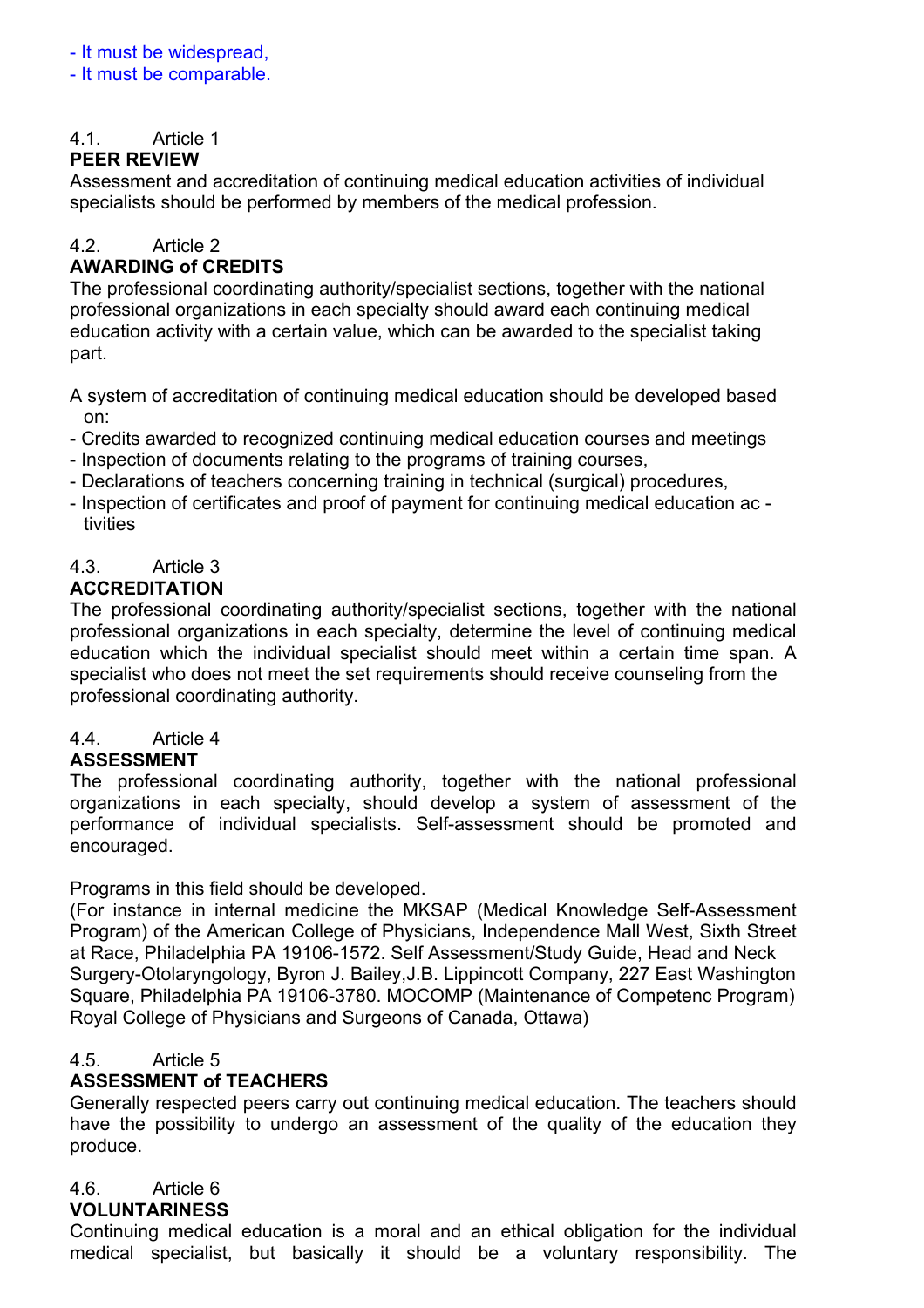representative national professional organization is free to decide in a democratic manner to impose a formal obligation to fulfill continuing medical education requirements. However, a medical specialist who does not fulfill these requirements cannot lose his/her status as a doctor or specialist, but must understand that he/she may be personally disadvantaged in other ways.

# CHAPTER 5, QUALITY ASSURANCE of CONTINUING MEDICAL EDUCATION

The quality of continuing medical education should be regularly and objectively assessed and monitored. The independent authority as above should monitor both the provider and the practitioner so that each can assess the results of his/her efforts and the profession can monitor the effectiveness of the structure as well as control the quality of the programs (Resolution EU Advisory Committee on Medical Training, 1993).

# 5.1. Article 1

# **QUALITY ASSURANCE COMMITTEE**

Quality assurance is the task of the professional coordinating authority. This task can be delegated to a medical audit committee or a "quality assurance committee on continuing medical education", composed of independent individuals from different disciplines.

# 5.2. Article 2

# **DOCUMENTATION and DETERMINATION of STANDARDS**

Providers of continuing medical education programmes should give detailed written statements outlining the content of their training programme and the standards they hope to achieve.

## 5.3. Article 3

## **INSPECTION**

Mechanisms should be considered to inspect continuing medical education programs to ensure that they fulfill the required standards. These mechanisms should not be exclusively based on the performance of the participant. Participants should be encouraged to participate in this process. A system of visitation of continuing medical education programs should be considered, to be carried out, for example, by the quality assurance committee on continuing medical education.

#### 5.4. Article 4

## **INCENTIVES for IMPROVEMENT**

Means should be devised (which may include sanctions, such as reduction of credits) of encouraging those programs which fall short of these standards to change and improve their practices. These changes themselves need to be monitored.

## 5.5. Article 5

#### **REPORTING**

Reports on training programs should be accessible both to trainers and participants.

# CHAPTER 6, EUROPEAN COORDINATION of CONTINUING MEDICAL EDUCATION

European coordination of quality assurance in postgraduate training is carried out by the European Specialist Boards, which came into being after 1990. The UEMS decided in 1992 that quality assurance in continuing medical education should also fall within the remit of the Boards.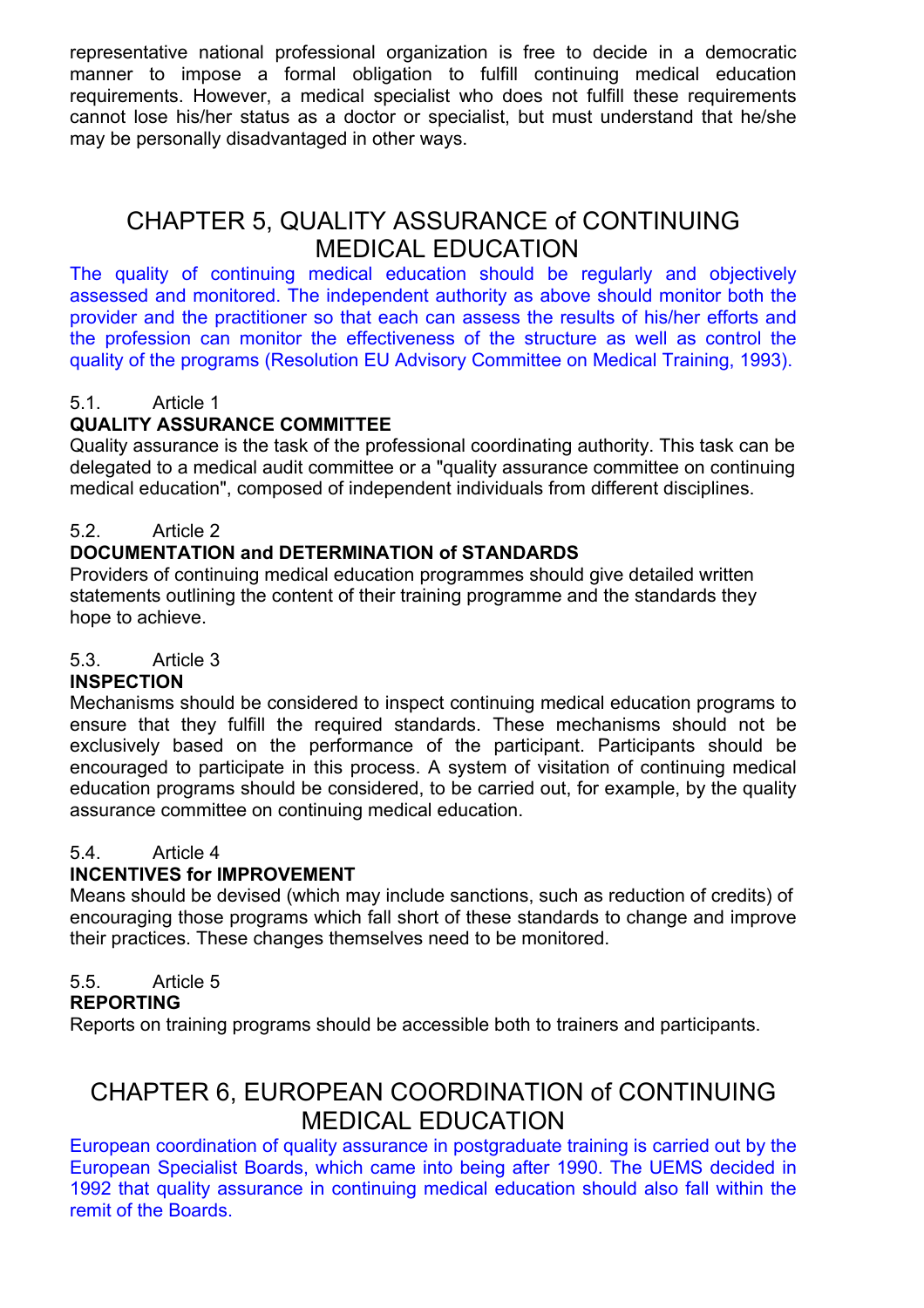# 6.1. Article 1

# **EUROPEAN BOARD**

A European Specialist Board is a body set up in each specialty by the relevant UEMS specialist section with the purpose of guaranteeing high standards of care in the specialty concerned by ensuring that both continuing medical education and postgraduate training are raised to an adequate level. This aim is achieved by coordinating the activities of specialist sections of the national professional coordinating authorities. This includes the provision of advice and stimulation, at a European level, in relation to:

- The structure, professional input and availability of continuing medical education,
- Setting of standards,
- Assessment and accreditation,
- Quality assurance,
- Safeguarding financial independence,
- European coordination of programs.

# 6.2. Article 2

# **QUALITY ASSURANCE**

The European Specialist Boards may set up a "European Quality Assurance Committee on Continuing Medical Education," or may carry out this task themselves.

# 6.3. Article 3

## **INSPECTION**

The establishment of a European system of visitation of continuing medical education programs should be considered, to be carried out by the European Specialist Boards or by their European Quality Assurance Committee on Continuing Medical Education.

# 6.4. Article 4

## **INCENTIVES for IMPROVEMENT**

Mechanisms should be developed at European level to encourage that program which falls short of standards determined by the European Specialist Boards to change and improve their practices. These changes themselves need to be monitored.

# 6.5. Article 5

## **ACCREDITATION**

The crediting systems of the different national professional coordinating authorities should be harmonized in order to award the appropriate value to a specialist who participates in continuing medical education activities in other member states.

## 6.6. Article 6

# **GENERAL EUROPEAN COORDINATION**

The European Specialist Boards coordinate the activities of the specialist sections of the national professional authorities. The European Specialist Boards are set up and controlled by the UEMS Specialist Sections. These are part of the UEMS, and the Management Council of the UEMS is responsible for the overall coordination of continuing medical education at European Level.

# CHAPTER 7, MIGRATION of MEDICAL SPECIALISTS IN THE EUROPEAN UNION

There is a need for counseling services for migrating physicians. Although the 1975 EU directives suggested that host countries might set up "information canters" for such physicians, provisions throughout the EU appear to be very patchy and many physicians find the process of registration and establishment or employment confusing and complex. A proposal in the Standing Committee to introduce a compulsory period of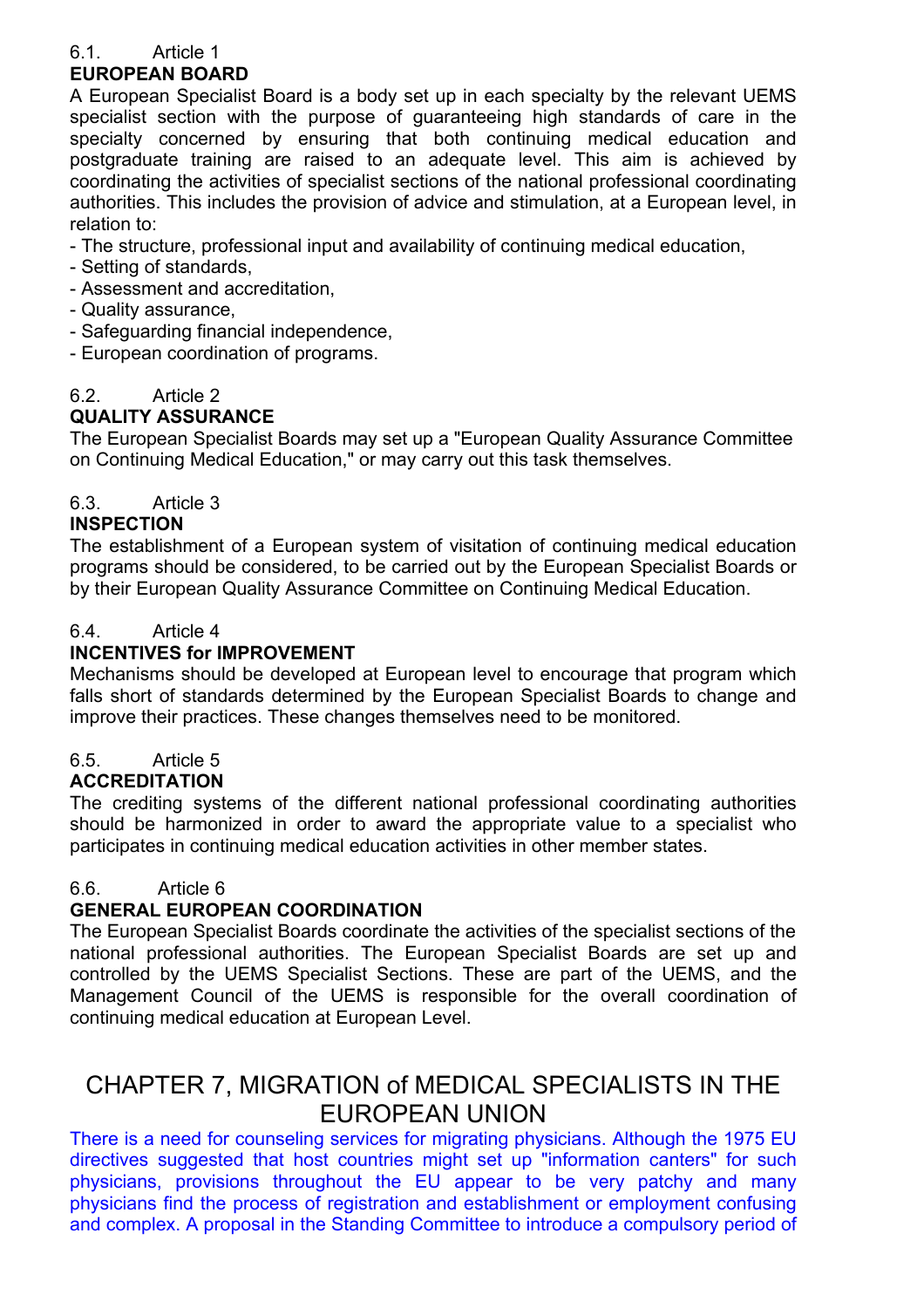#### 7.1. Article 1 **OBLIGATION of the SPECIAL IST**

Continuing medical education in the host country is one of the most important means by which the migrating specialist can become acquainted with the structure and practice of his specialty in another member state, and participation in continuing medical education in the host country is a paramount obligation.

# 7.2. Article 2

#### **OBLIGATION of the HOST COUNTRY**

Medical institutions in the host country, and particularly the professional coordinating authority, are obliged to provide the migrating specialist with induction, information and counseling services. The professional coordinating authority should provide continuing medical education to migrating specialists.

# 7.3. Article 3

## **ADAPTATION PERIOD**

Migrating physicians may ask the national professional authority of the host country for a supervised adaptation period and the host country has an obligation to meet this request.

# CHAPTER 8, FINANCING of CONTINUING MEDICAL EDUCATION

Continuing medical education is an essential element of state of the art medical practice. As such the necessary expenditure on continuing medical education must constitute a natural and mandatory element in the general expenditure on health care.

# 8.1. Article 1

# **FINANCING by the PROFESSION**

As continuing medical education forms an important part of health care, payments by the patient either directly or in the form of insurance contributions and taxes, should contain an element for this purpose. The appropriation of such sums must be controlled by the profession itself.

## 8.2. Article 2

## **REMUNERATION SYSTEM**

In the system of remuneration for medical services by specialists, both salaried and in private practice, provision should be made to support the continuing medical education of the specialist concerned.

## 8.3. Article 3

## **GOVERNMENT CONTRIBUTIONS**

As the quality of health care is an obligation for the government, national health care departments should contribute to continuing medical education programs without affecting professional standards.

## 8.4. Article 4

**CONTRIBUTIONS from SOCIAL SECURITY or HEALTH CARE INSURANCE SCHEMES**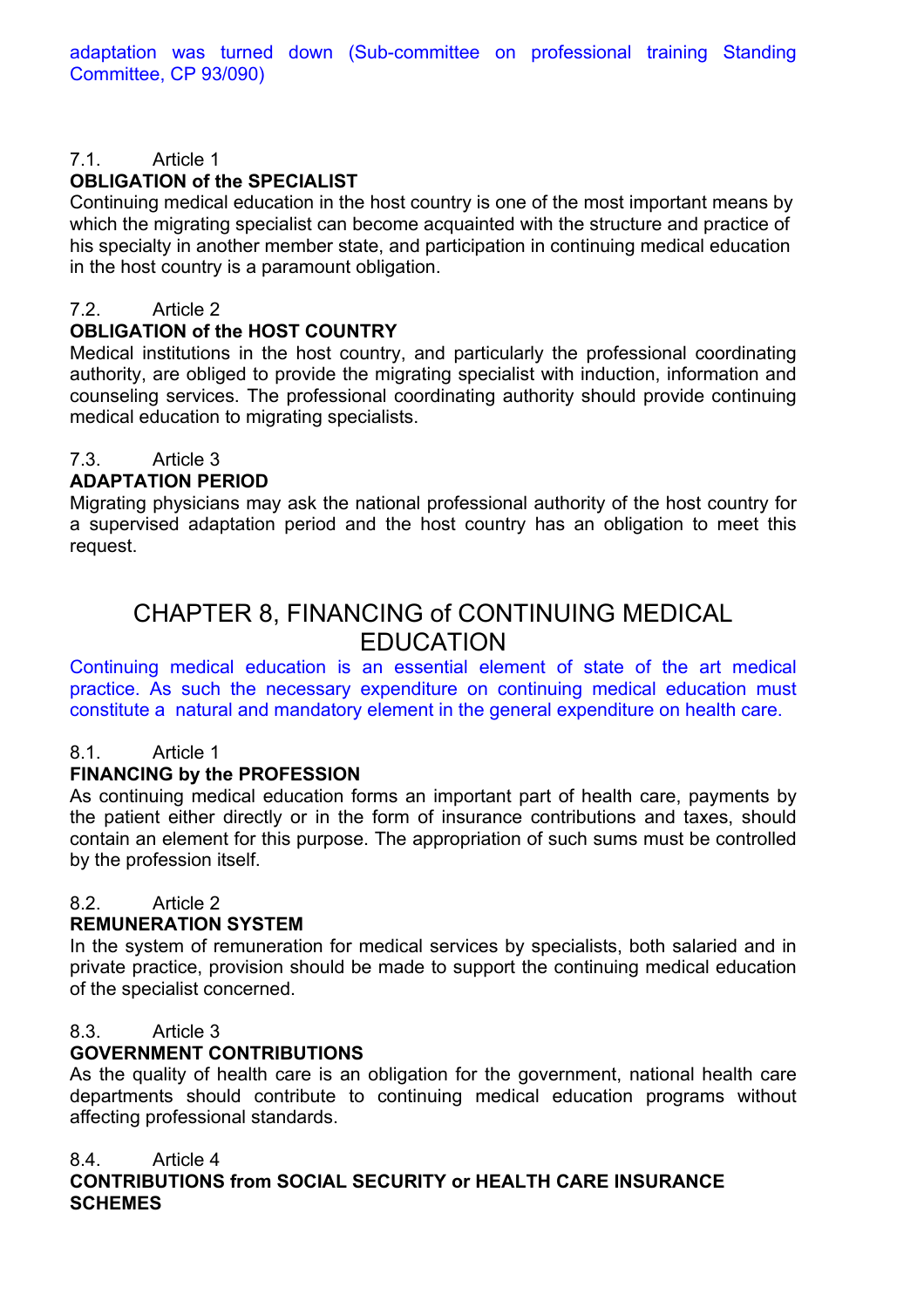Health care insurance systems have an obligation in the field of quality of health care and should support continuing medical education without affecting professional standards.

## 8.5. Article 5

# **EXTERNAL SOURCES of FINANCING**

Given appropriate safeguards, financial support may also be derived from private sources and business communities.

# 8.6. Article 6

#### **TAX RELIEF**

The specialist should be prepared to meet the expenses associated with continuing medical education out of the revenue of his/her practice or appointment, but should be granted tax relief for these expenses.

London, 29 October 1994

## #

# **Appendix A: Appendix B: DUBLIN DECLARATION Standing Committee**

Update 1993, Funchal meeting, CP 93/026.

- 1. Continuing medical education is an ethical duty and individual responsibility of every practicing doctor throughout his professional life.
- 2. Its final purpose is to promote the highest possible and continually rising standards of the medical care provided to the population.
- 3. It consists of the continuous renewal, extension and updating of scientific knowledge and technical skills necessary to maintain the highest possible professional standards.
- 4. Because it is in the interest of the patient, every doctor has the right to continuing medical education and should be encouraged and assisted to exercise that right.
- 5. It is not a novel concept of the last decade, but a long standing tradition flourishing in the time of Hippocrates.
- 6. Many of its means are well established in the form of books, periodical literature, meetings of medical societies of all kinds, bedside discussions and so forth. New developments include quality assessment evaluation meetings, private study with audio-visual aids, self-assessment programs and new organizational forms.
- 7. The stimulus to undertake continuing medical education arises from day-to-day encounters with actual reality and it is this experience which must determine its content.
- 8. Both the general and detailed content of continuing medical education must be responsive to real needs and must therefore be determined by the practicing profession.
- 9. At the fully qualified level further education generally comes from the interaction of informed and trained minds with one another and with external reality. Formal lectures and classes have only a part to play. Discussions among small group of colleagues with and without invited experts together with the classical activities enumerated above are the principal methods.
- 10.Acceptance of the ethical necessity of continuing medical education and the desire to undertake it must be inculcated from the earliest training of medical student. The choice as to its precise form and content must be left for each doctor to determine freely for himself.
- 11.The need to engage in teaching is a powerful spur to learning. The more widely spread the opportunity to teach medical students and specialist trainees, the wider will be the enthusiasm for continuing medical education.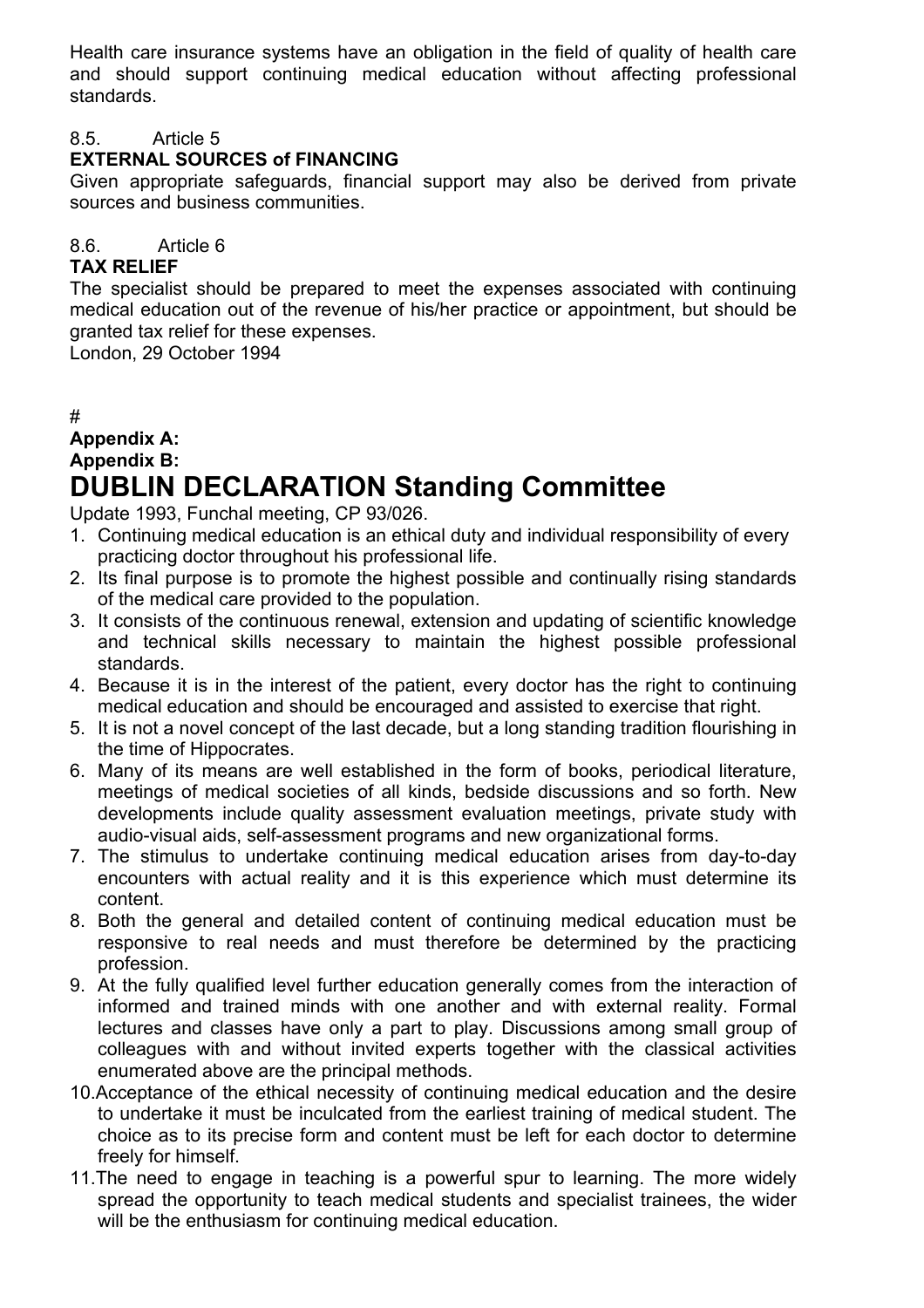- 12.All doctors should enjoy tax remissions for continuing medical education expenses and the contracts of salaried doctors should provide sufficient study lease with expenses.
- 13. In many countries, satisfactory provisions have already developed to a considerable degree of advancement. These should be further expended always preserving the leading role of the practicing profession, the independence of the profession in determining the form and content of continuing medical education, and the principle of free choice.
- 14.The medical profession must be responsible for the coordination of continuing medical education activities in Europe and for the accreditation of continuing medical education and professional standards.

# **Appendix C: DEFINITIONS**

- 1. The **UEMS (Union Européenne des Médecins Spécialistes)** is the representative organization of all medical specialists in the EU. The UEMS was created in 1958 and is constituted by the representative organizations of medical specialists in the member states of the EU and the EFTA countries as well as associate members and observers from other European countries.
- 2. A **Specialty** is a nationally or internationally recognized area of medical specialization for which a structured postgraduate training program exists.
- 3. A **UEMS/Specialist Section** is the representative body of physicians in the EU in any given specialty. Members of the UEMS specialist sections are appointed by the appropriate professional organizations of the specialties in the EU member states and EFTA countries in accordance with UEMS rules of procedure. The UEMS specialist sections deliberate and make proposals on matters of concern to their particular specialty and submit their findings to the UEMS in order that they may be coordinated as necessary with the interests of the other specialties and the profession as a whole.
- 4. The **National Authority** (See UEMS Charter on Training of Medical Specialists,1993) is the body responsible for qualification of medical specialists in each member state of the EU. It can be a combination of competent professional or university organizations, a national board or college or a national governmental authority advised by a professional authority. It sets standards in accordance with national rules and EU legislation as well as considering UEMS European Board recommendations. In some cases, the national authority is organized regionally within the country with national coordination. When acting in the field of the postgraduate training of specialists its tasks include among other things the setting of national standards and supervising the following on a national level:
- Duration of training,
- Contents of training,
- Quality control,
- Control of capacity of training according to demand,
- Procedures for entrance of training.
- Assessments or other means of qualification.
- 5. The **National Board or Colleg**e is the (representative) national (professional) organization which monitors the training of medical specialists in each of the member states according to the rules in existence within the EU and within the EU member states. When acting in the field of postgraduate medical training its task includes setting national standards and supervising the following:
- Duration of training,
- Contents of training,
- Quality control,
- Control of capacity of training according to demand,
- Procedures for entrance of training,